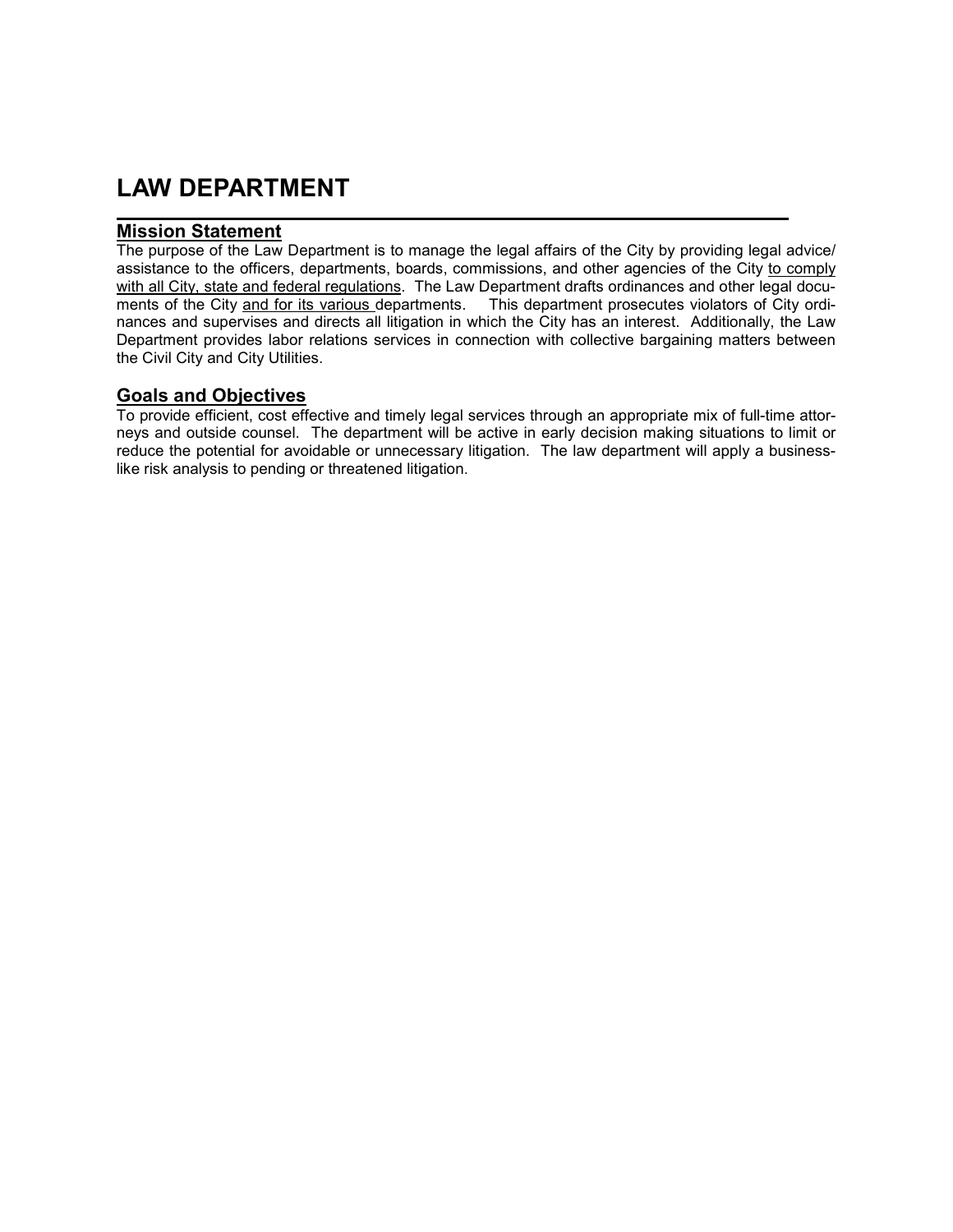|                                     | 2008<br><b>ACTUAL</b> | <b>2009 ACTUAL</b><br><b>THRU</b><br>30-Jun-2009 | 2009 REVISED<br><b>BUDGET</b> | 2010<br><b>SUBMITTED</b> | \$ INCREASE<br>(DECREASE)<br>FROM 2009 APPR | % CHANGE<br><b>FROM 2009</b><br><b>APPR</b><br>TO 2010 |
|-------------------------------------|-----------------------|--------------------------------------------------|-------------------------------|--------------------------|---------------------------------------------|--------------------------------------------------------|
| 5111 TOTAL WAGES                    | 214,646               |                                                  | 269,989                       | 274,039                  | 4,050                                       | 1.50%                                                  |
| 5131 PERF - EMPLOYERS SHARE         | 15,025                |                                                  | 19,574                        | 19,868                   | 294                                         |                                                        |
| 5132 FICA                           | 15,986                |                                                  | 20,654                        | 20,964                   | 310                                         |                                                        |
| 5134 LIFE MEDICAL & HEALTH INSURAN  | 36,000                |                                                  | 36,000                        | 39,600                   | 3,600                                       |                                                        |
| 5136 UNEMPLOYMENT COMPENSATION      | 255                   |                                                  | 270                           | 274                      | $\overline{4}$                              |                                                        |
| 5137 WORKERS COMP INSURANCE         | 259                   |                                                  | 216                           | 316                      | 100                                         |                                                        |
| 513A PERF - EMPLOYEES/PD BY CITY    | 6,439                 |                                                  | 8,100                         | 8,221                    | 121                                         |                                                        |
| 513R RETIREES HEALTH INSURANCE      | 18,000                |                                                  | 18,000                        | 19,800                   | 1,800                                       |                                                        |
| <b>Total 5100</b>                   | \$306,611             | \$185,417                                        | \$372,803                     | \$383,082                | \$10,279                                    | 2.76%                                                  |
| 5212 STATIONERY & PRINTED FORMS     | 40                    |                                                  | 230                           | 230                      |                                             |                                                        |
| 5213 COMPUTER SUPPLIES              |                       |                                                  | 150                           | 150                      |                                             |                                                        |
| 5219 OTHER OFFICE SUPPLIES          | 1,536                 |                                                  | 1,500                         | 896                      | (604)                                       |                                                        |
| 5263 OTHER EQUIPMENT REPAIR PARTS   |                       |                                                  | 200                           | 200                      |                                             |                                                        |
| 5299 OTHER MATERIALS & SUPPLIES     |                       |                                                  | 100                           | 100                      |                                             |                                                        |
| <b>Total 5200</b>                   | \$1,576               | \$1,078                                          | \$2,180                       | \$1,576                  | (\$604)                                     | $-27.71%$                                              |
| 5311 LEGAL SERVICES                 | 92,295                |                                                  | 100,000                       | 89,840                   | (10, 160)                                   |                                                        |
| 531K SEMINAR FEES                   | 1,150                 |                                                  | 2,500                         | 2,055                    | (445)                                       |                                                        |
| 5322 POSTAGE                        | 3,412                 |                                                  | 4,000                         | 2,980                    | (1,020)                                     |                                                        |
| 5323 TELEPHONE & TELEGRAPH          | 969                   |                                                  | 960                           | 960                      |                                             |                                                        |
| 5324 TRAVEL EXPENSES                | 969                   |                                                  | 4,500                         | 1,560                    | (2,940)                                     |                                                        |
| 5326 MILEAGE                        | 585                   |                                                  | 800                           | 975                      | 175                                         |                                                        |
| 532L LONG DISTANCE CHARGES          | 61                    |                                                  | 120                           | 60                       | (60)                                        |                                                        |
| 5342 LIABILITY INSURANCE            | 243                   |                                                  | 225                           | 1,070                    | 845                                         |                                                        |
| 5363 CONTRACTED OTHER EQUIPMT REPAI | 170                   |                                                  | 600                           | 300                      | (300)                                       |                                                        |
| 5369 CONTRACTED SERVICE             | 4,136                 |                                                  | 3,600                         | 3,000                    | (600)                                       |                                                        |
| 5374 OTHER EQUIPMENT RENTAL         | 1,373                 |                                                  | 1,500                         | 879                      | (621)                                       |                                                        |
| 5391 SUBSCRIPTIONS AND DUES         | 4,522                 |                                                  | 6,820                         | 7,242                    | 422                                         |                                                        |
| 5399 OTHER SERVICES AND CHARGES     | 267                   |                                                  | 300                           | 300                      |                                             |                                                        |
| <b>Total 5300</b>                   | \$110,151             | \$40,744                                         | \$125,925                     | \$111,221                | (\$14,704)                                  | $-11.68%$                                              |
| <b>Total 5400</b>                   | \$-                   | \$-                                              | \$-                           | \$-                      | \$-                                         |                                                        |
| <b>Total</b>                        | \$418,338             | \$227,239                                        | \$500,908                     | \$495,879                | (\$5,029)                                   | $-1.00%$                                               |